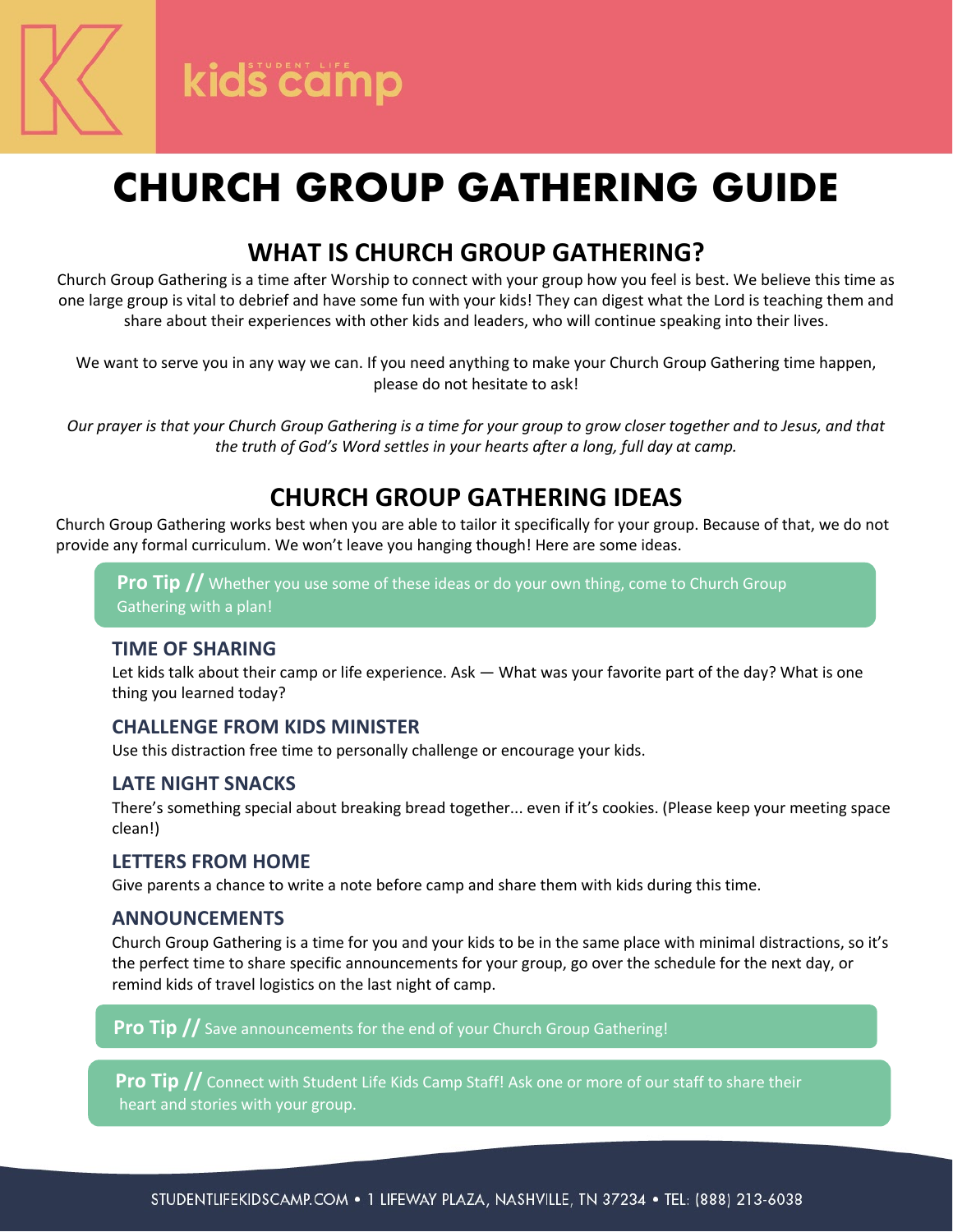kids camp

### **DISCUSSION QUESTIONS**

Looking for some ways to help guide discussion? Here are some questions that are based on the daily Bible Study and paired with a quick review of the Big Truth and Memory Verse of the day. Use these in conjunction with some of the ideas above to help get the most out of your Church Group Gathering. Again, these are just tools to equip you, if needed. Feel free to use this time however you feel will best fit your group!

## **NIGHT 1 – THE EPIC CHOICE**

**BIG TRUTH //** Every day we get to make the epic choice of being faithful to God- even small decisions to be faithful are epic choices. We can be faithful because God is faithful!

### **Motions:**

| <b>We Can</b>      | <b>Open Arms</b>              |
|--------------------|-------------------------------|
| <b>Be Faithful</b> | Drop Arms & Stand Straight Up |
| <b>Because God</b> | Point Up and Look Up          |
| Is Faithful!       | Wrap Yourself In a Hug        |

**MEMORY VERSE – LUKE 16:10 //** "Whoever is faithful in very little is also faithful in much and whoever is unrighteous in very little is also unrighteous in much."

### **DISCUSSION QUESTIONS**

- What was Daniel determined not to do?
- Who were the other characters in the story? (Answers: Chief Eunuch, Guard, Hananiah, Mishael, Azariah, The King)
- What did you learn from today's Bible study about Daniel and his determination?
- How can you stand up for what you believe in your own life?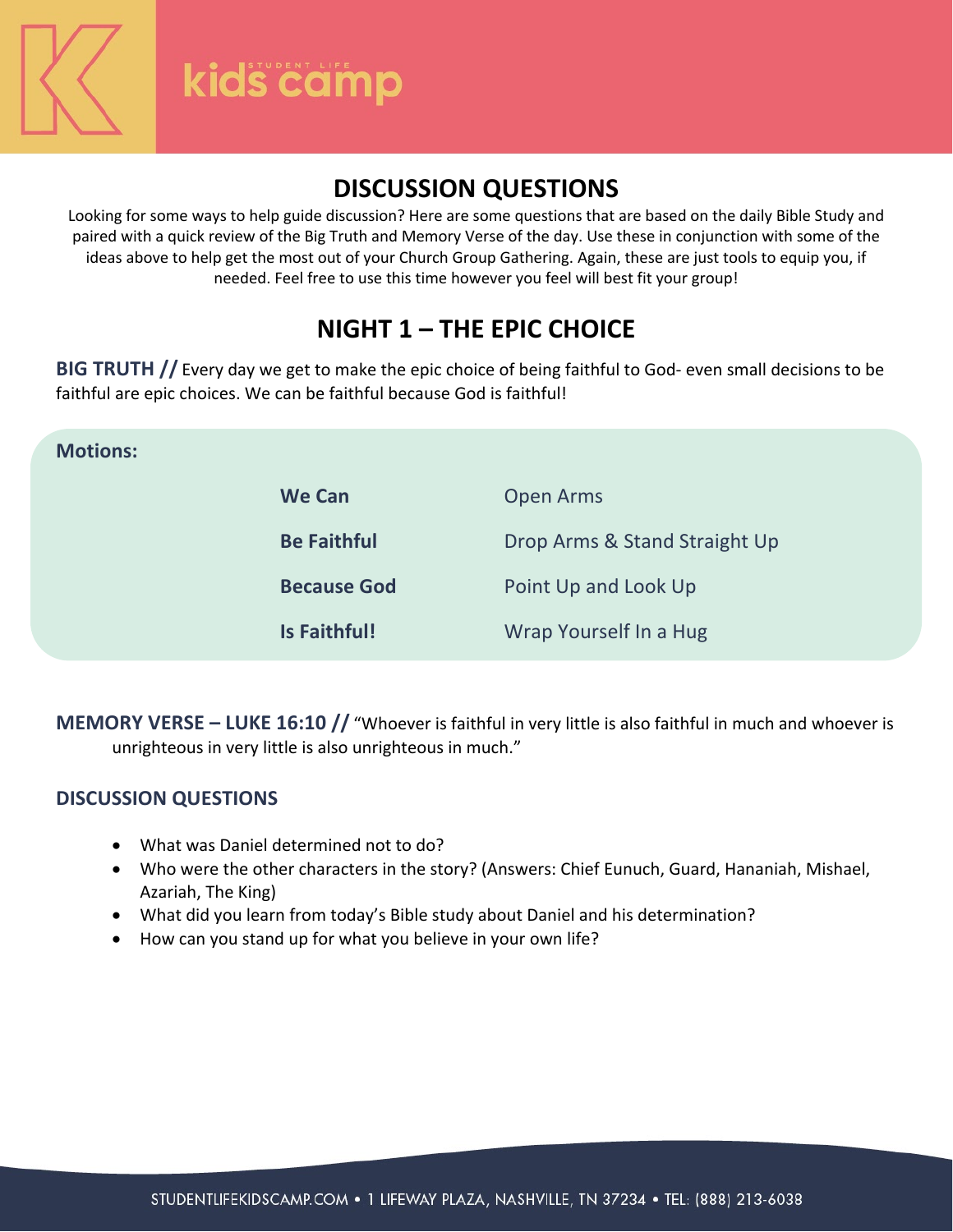

*(\*\*Keep in mind, The After Party will start at 9:00 PM in the Worship Room)*

# **NIGHT 2 – THE EPIC RESCUE**

**BIG TRUTH //** Just like God made the epic move to rescue Daniel from the lions' den, God made the EPIC move to rescue us from our sin by sending Jesus to die in our place. God's epic rescue changes everything for us!

#### **Motions:**

| God's                     | Point and Look Up                    |
|---------------------------|--------------------------------------|
| <b>EPIC</b>               | Spread Arms Out with Excitement      |
| <b>Rescue</b>             | Step Back with Arms Straight Infront |
| <b>Changes Everything</b> | Spin Around                          |
| <b>For Us</b>             | Point At Yourself                    |

**MEMORY VERSE – Daniel 6:22 //** — "My God sent his angel and shut the lions' mouths; and they haven't harmed me, for I was found innocent before him. And also before you, Your Majesty, I have not done harm."

#### **DISCUSSION QUESTIONS**

- How many times a day did Daniel pray and give thanks to God?
- Why did Daniel get thrown into the Lions' den?
- How did the King respond to realizing he had to throw Daniel into the Lion's den?
- Who was going to rescue Daniel?
- Have you ever been in a similar situation to Daniel where doing what was right left you in a difficult place? How did you respond?

**Pro Tip #1//** This is a great night for you as their leader to share your personal salvation story with your kids all in one place.

**Pro Tip #2//** Remind your kids of the IMB offering happening tomorrow. Pray for the country of Chile and for God to do an amazing work through the offering.

**Pro Tip #3//** GET EXICITED FOR THE AFTER PARTY! Once you've closed your time in prayer, pump your kids up for what's next!